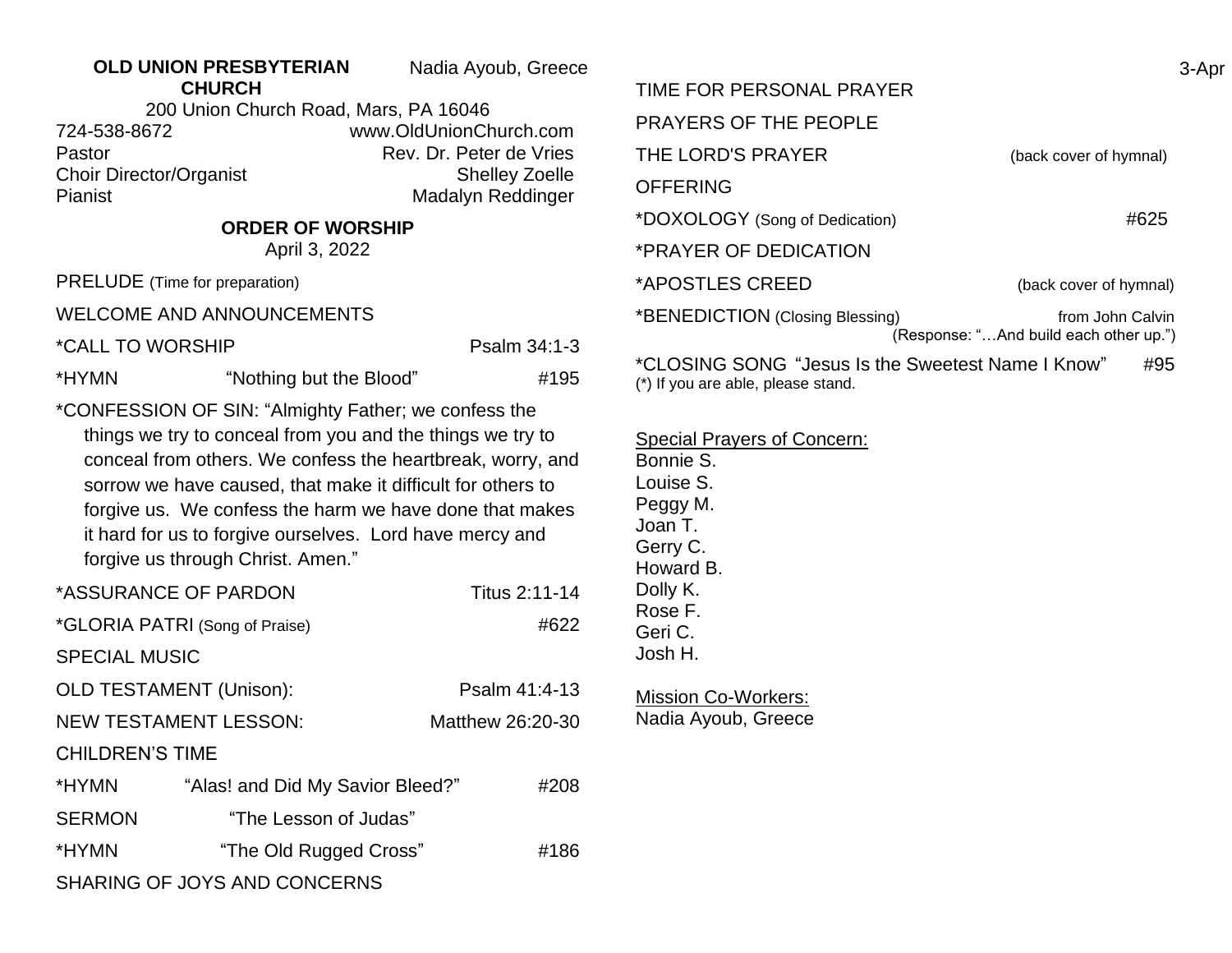## **ANNOUNCEMENTS**

Vanessa K. will lead this morning's Scripture readings.

The deacons will meet after worship today.

This week's Wednesday Lenten service will be held at Crestview Presbyterian Church at 7:00.

Peter will speak at the Mars UP Church Lenten Lunch this Friday at noon.

Plan to join us for a fellowship dinner after worship next week! If you are able, please bring a dish to share.

Please spend 15 minutes this week praying for God to guide our congregation's outreach to the community.

- Read Matthew 11:25-30
- Thank God for Old Union's spirit of welcome and encouragement
- Ask God's blessing for those who are stressed and burned out
- Listen to God and record what you discover

Please mark the day you prayed on the chart in the lobby, and share what you learn from God on the sheet of paper on the wall in the lobby.

Plan to join us next week Thursday (March 14) for our Maundy Thursday worship service at 7:30 PM.

The Mars community Good Friday service will be held at the Mars UP Church, following a lunch at noon.

Celebrate Christ's resurrection with us on April 17! 7:30: Sunrise Service, followed by breakfast 9:45: Sunday School 11:00: Easter Communion Worship

Please speak with the pastor if you would like to help with the Red Cross blood drive on April 27.

Today is the last day to order Easter lilies. The cost is \$8.00.

Collection bins in the lobby: Butler High School: personal hygiene and feminine products Lighthouse: shopping bags

The Evans City Food Cupboard needs condiments for April.

Easter breakfast is returning! Join us for fellowship and a meal immediately following the sunrise worship service on Easter Sunday. We will need one or two persons to help serve. Please talk to Lorene W or Becky G if you'd like to help.

If you've ever thought of joining the Women's Association, please join us on Monday April 4, at 7:00 at the home of Linda M. Come join in the laughs with us and see what Women's Association is all about.